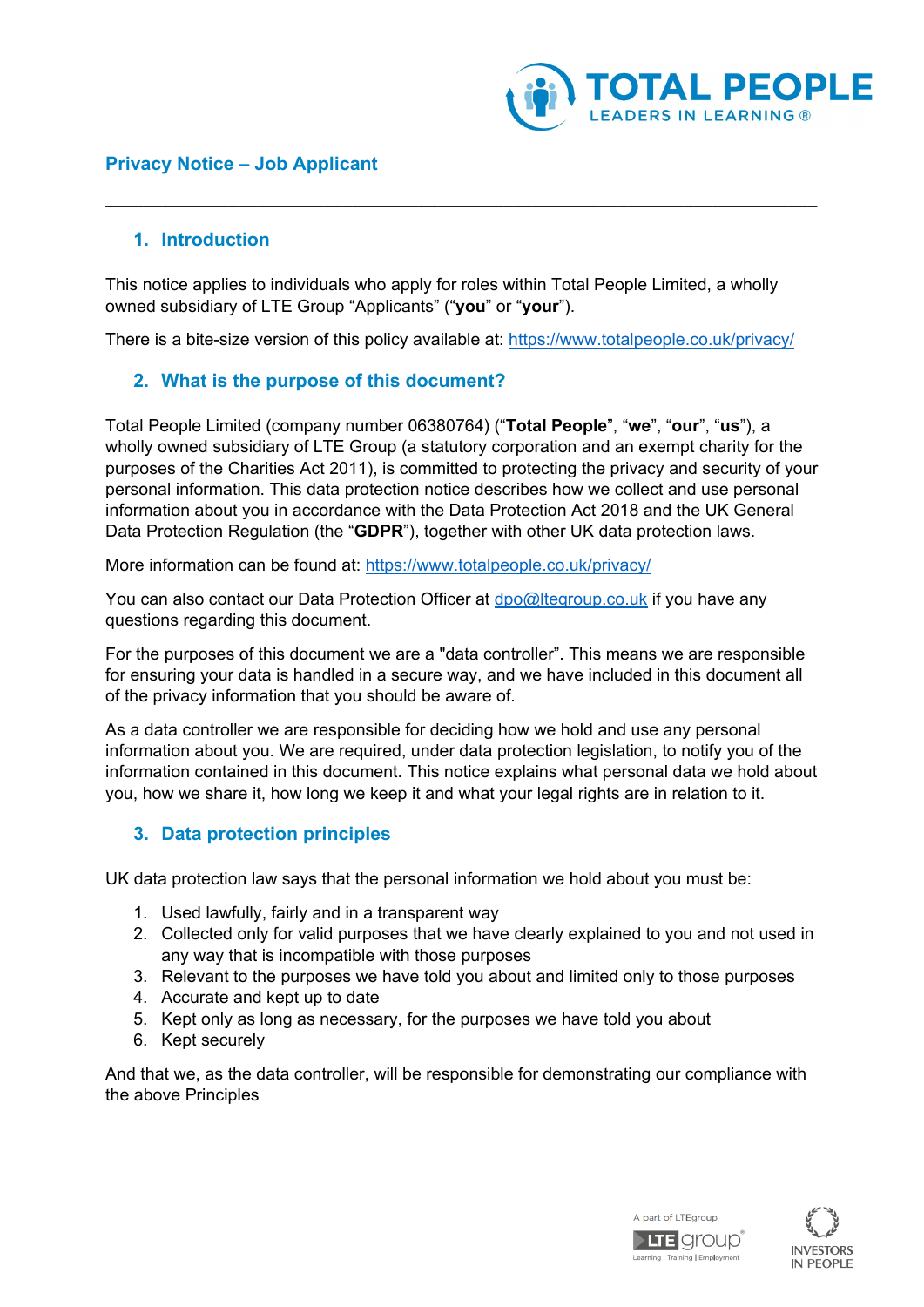

# <span id="page-1-0"></span>**4. The kind of information we hold about you**

Personal data, or personal information, means any information about an individual from which that person can be identified. It does not include data where the identity has been removed (anonymous data).

There are **special categories** of more sensitive personal data which require a higher level of protection, such as, race, ethnicity, religious or philosophical beliefs, health, sexual orientation, etc.

#### **The categories of personal information that we may collect, store, and use about you include:**

- Personal contact details, e.g. name, title, address, telephone number, and personal email address
- National Insurance number
- Recruitment information (right to work documentation, references, CV, cover letter and other information obtained as part of the application process)
- Previous education, qualifications and training
- Age range
- Gender
- CCTV images

## **5. How is your personal information collected?**

We typically collect personal information about Colleagues, Workers and Self-Employed Colleagues/Contractors through the application and recruitment process, usually directly from you or through an employment agency. We may collect additional personal information in the course of job-related activities in the course of our relationship with you.

#### **6. How will we use information about you**

Some of the below grounds for processing will overlap and there may be several grounds which justify our use of your personal information. We may process your personal information without your knowledge or consent where this is required or permitted by law.

In a small number of cases where other lawful bases do not apply, we will seek your *consent* to other uses of your personal data.

**We may use your personal data as follows:**

**To administer, or otherwise deliver, our obligations arising from your contract of employment**

#### **To assess your suitability for working with us and participants on our programmes**

**To ascertain your fitness to work**





We will also collect, store and use the following "**special categories**" of more sensitive personal information:

- Race, religion, nationality or ethnicity
- Sexual orientation
- Health information, medical condition or injuries, and learning difficulty and disability status
- Criminal convictions and offences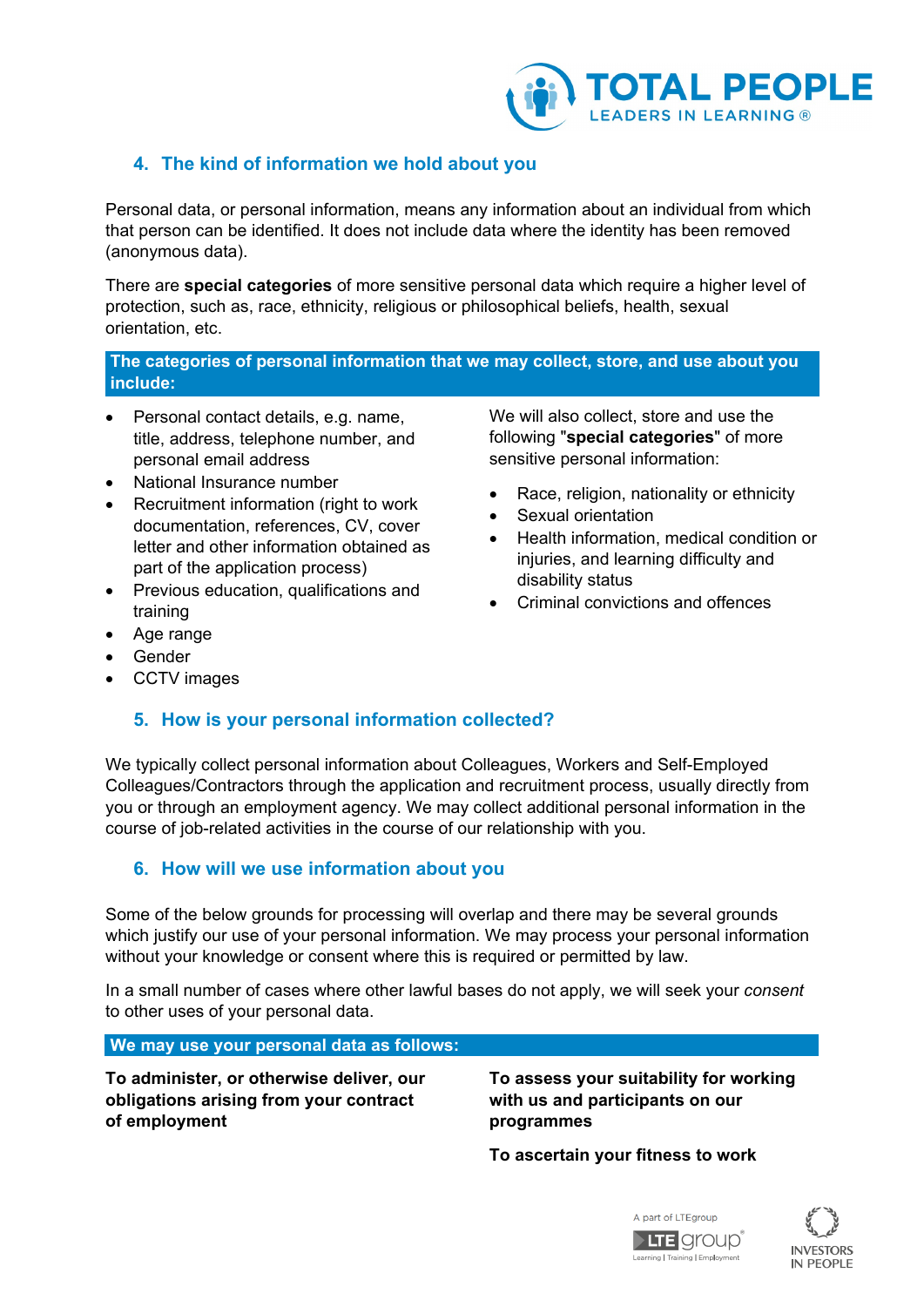### **To compile statistics for internal and statutory requirements**

Our lawful basis for these activities is that the processing is necessary us to comply with our legal obligations, and necessary for the performance of a contract.

#### **Information about criminal convictions**

We will only use information relating to criminal convictions where the law allows us to do so. This will usually be where such processing is necessary to carry out our obligations and provided we do so in line with our Data Protection Policy.

Our lawful basis for these activities may be:

- Necessary for the performance of a *contract* to which you are a party, or in order to take steps at your request prior to entering into a contract
- Necessary for compliance with a *legal obligation*
- **Necessary for the purposes of** *public interests*

We have in place an appropriate policy and safeguards which we are required by law to maintain when processing such data.

Our lawful basis is that this is necessary to perform our *contract* of employment with you.

## **Equal opportunities monitoring**

Our lawful basis is to carry out our duties in the *public interest*. We collect this data to ensure meaningful equal opportunities monitoring and reporting. More information



on equality and diversity can be found at: [https://www.ltegroup.co.uk/about-us/group](https://www.ltegroup.co.uk/about-us/group-publications/annual-publications/)[publications/annual-publications/](https://www.ltegroup.co.uk/about-us/group-publications/annual-publications/)

#### **Complying with health and safety obligations**

This is necessary for us to comply with our *legal obligations*.

#### **Emergencies**

We may also use personal data, typically in an emergency, where this is necessary to protect their *vital interests*, or someone else's *vital interests*. In a small number of cases, where other lawful bases do not apply, we will seek your consent to other uses of your personal data.

#### **Other sharing agreements**

Please refer to section 11 for more information on who we may need to share your personal data with.

### **CCTV**

We have CCTV in place across all college campuses. Our legal basis is that we have a legitimate interest to perform this task, in the interests of: crime prevention, safeguarding, site security, to comply with legal obligations, and to assist in the investigation of suspected breaches of policy/procedure by staff, students or the general public.

Cameras are not monitored, unless responding to an incident identified on site, and are kept in a secure area.

Our full CCTV Policy is available on request: [dpo@ltegroup.co.uk](mailto:dpo@ltegroup.co.uk)

# **7. How we use special category personal data**

Special categories of personal data require higher levels of protection. We need to have further justification for collecting, storing, and using this type of data. Special category data includes racial or ethnic origin, political opinions, religious or philosophical beliefs, trade union membership information, genetic, biometric, and health data, and sex life or sexual orientation data. We will process special categories of personal data in accordance with the law, and typically in the following circumstances:



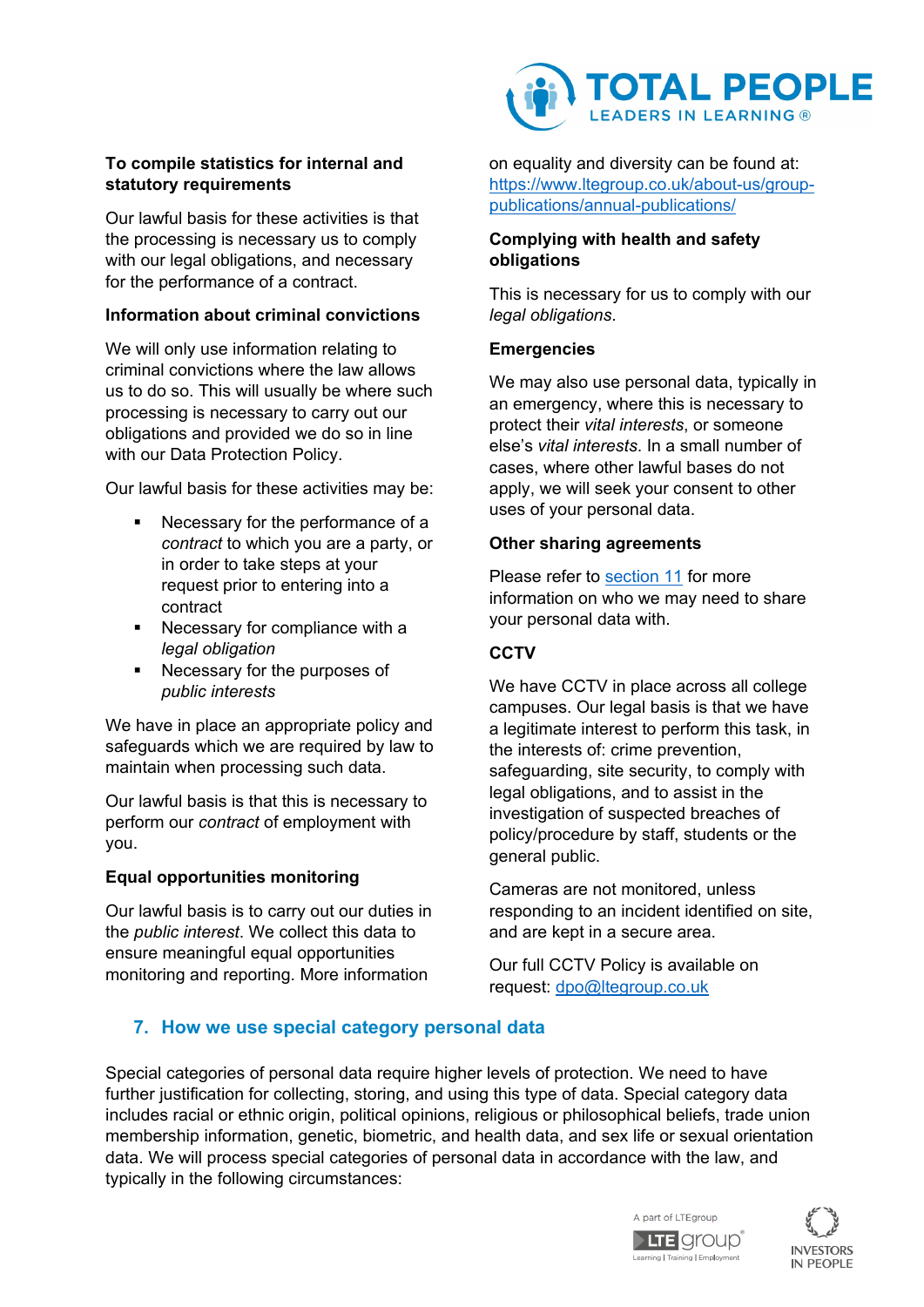

- The processing is necessary for reasons of substantial *public interest*, e.g. to monitor and promote equal opportunities, to prevent dishonesty, malpractice, improper conduct and other unlawful acts, to support individuals with a particular disability or medical condition, for the safeguarding of children and individuals at risk and to comply with immigration legislation
- In limited circumstances and with your explicit *consent*: we will provide you with full details for the information that we would like and the reason we need it, so that you can carefully consider whether you wish to *consent*, which you can withdraw at any time

The kinds of special category personal data we process are listed [above.](#page-1-0)

#### Do we need your consent?

We do not need your consent to process your special category personal data where we are processing it for the following purposes, as these satisfy another legal justification:

- Where we need to carry out our *legal obligations*
- $\triangleright$  Where you have already made the data public
- Where it is necessary to protect your *vital interests,* or those of another person, and where you/they are physically or legally incapable of giving consent (e.g. in an emergency situation where health, wellbeing or welfare is at risk)
- $\triangleright$  Where processing is necessary for the establishment, exercise or defence of legal claim
- Where the processing is necessary in the *public inter*est for the purposes of protecting the public

In limited circumstances, we may approach you for your written consent to allow us to process certain particularly sensitive data. If we do so, we will provide you with full details of the information that we would like and the reason we need it, so that you can carefully consider whether you wish to consent.

## **8. If you fail to provide personal information**

If you fail to provide certain information when requested, we may not be able to perform the *contract* we have entered into with you (such as paying you or providing a benefit), or we may be prevented from complying with our *legal obligations* (such as to ensure the health and safety of our workers).

#### **9. Change of purpose**

We will only use your personal information for the purposes for which we collected it, unless we reasonably consider that we need to use it for another reason and that reason is compatible with the original purpose. If we need to use your personal information for an unrelated purpose, we will notify you and we will explain the legal basis which allows us to do so.

Please note that we may process your personal information without your knowledge or consent, in compliance with the above rules, where this is required or permitted by law.



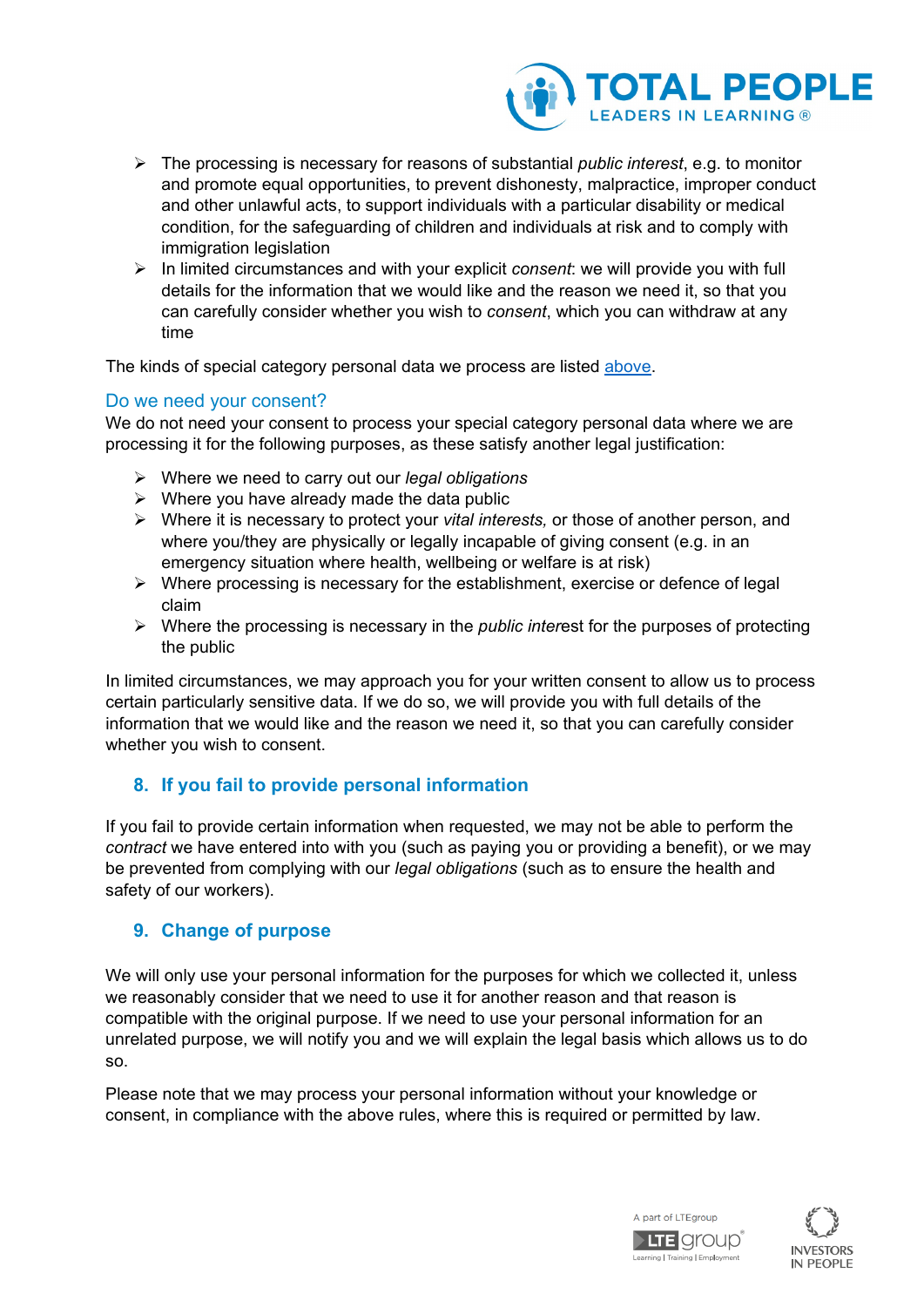

## **10.Automated decision-making**

Automated decision-making takes place when an electronic system uses personal data to make a decision without human intervention. We do not envisage that any decisions will be taken about you using automated means, however, we will notify you in writing if this position changes.

## **11.Data Sharing**

We may share your personal data with third parties that are essential to complying with our *legal obligations*, such as funding and qualification bodies, external verification providers and hosted technology solution providers. This will only be undertaken as part of the administration and management of our professional courses. A full register of who we may share your personal data with and why is available on request: [dpo@ltegroup.co.uk](mailto:dpo@ltegroup.co.uk)

All parties who we share data with are required to take appropriate security measures to protect your personal information, in line with our policies. We do not allow our third-party partners / service providers to use your personal data for their own purposes. We only permit them to process your personal data for specified purposes and in accordance with our instructions.

We may sometimes be obliged to disclose your personal data by law, such as by a regulator with appropriate power, or to otherwise comply with the law. In addition, information held by or for public bodies can be subject to freedom of information requests, however any information disclosed would not breach your privacy rights.

We will not transfer your data outside the European Union without first notifying you of our intentions and of the safeguards that apply to your data.

## **12.Data Security**

We have measures in place to help protect the security of your information.

- Where the infrastructure is in our direct control, we have put in place appropriate security measures to help prevent your personal information from being accidentally lost, used or accessed in an unauthorised way, altered or disclosed. In addition, we limit access to your personal information to those employees, agents, contractors and other third parties who have a legitimate need to know. They will only process your personal information on our instructions, and they are subject to a duty of confidentiality.
- We have put in place procedures to deal with any suspected data security breach and will notify you and any applicable regulator of a suspected breach, where we are legally required to do so.

It should be recognised that some personal data is held on cloud or web services provided and supported by external organisations. You must ensure you adopt secure working practices when using any IT system, network or application to communicate and sore information. This includes protecting your logon credentials and not sharing or allowing others to know or use these.



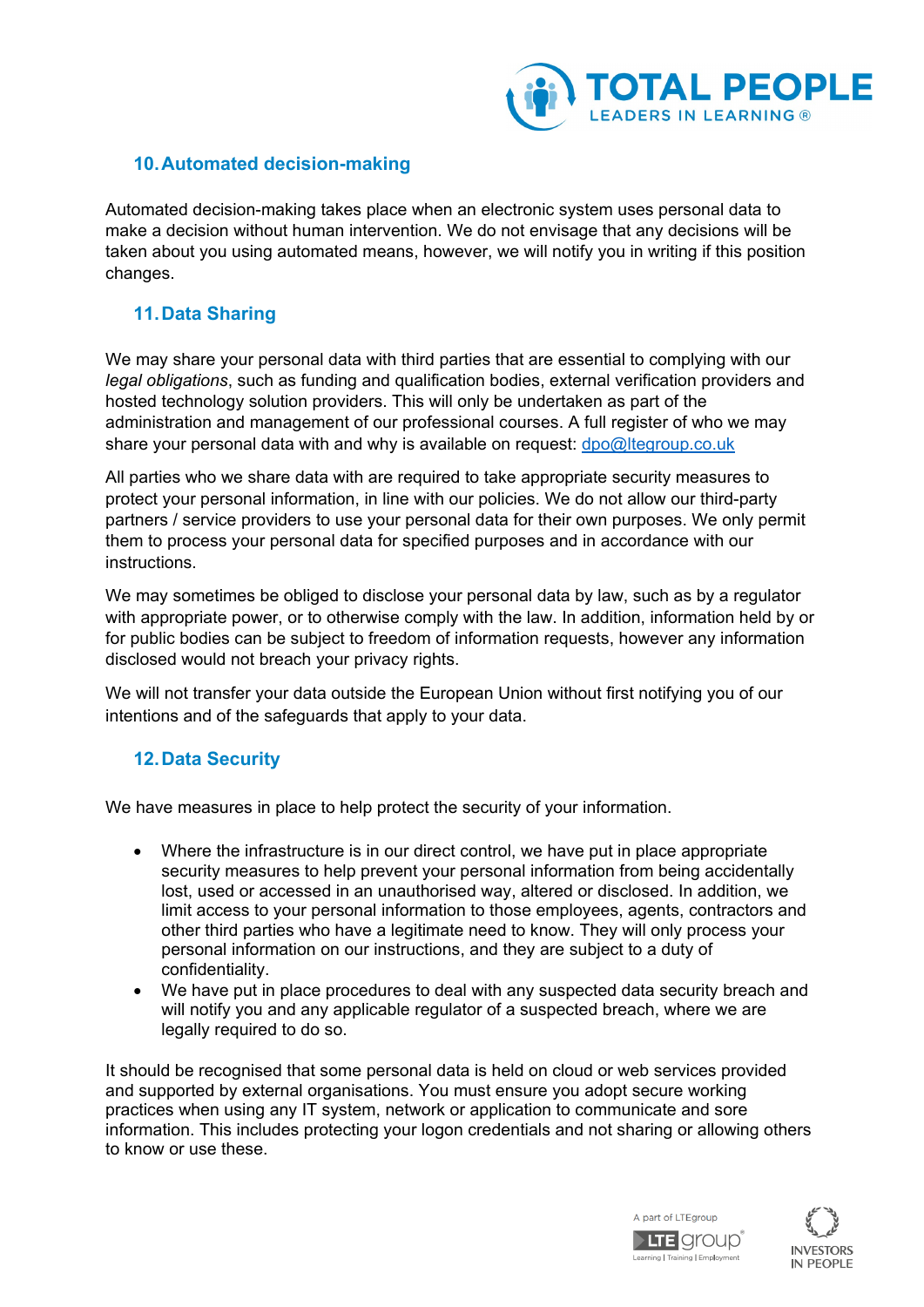

# **13.Data Retention**

#### How long will you use my information for?

We will only retain your personal data for as long as necessary to fulfil the purposes we collected it for. Details of retention periods for different aspects of your personal data are available in our **Records Management** and **Data Retention Schedule** which is available on request from [dpo@ltegroup.co.uk](mailto:dpo@ltegroup.co.uk)

To determine the appropriate retention period for personal data, we consider the amount, nature, and sensitivity of the personal data, the potential risk of harm from unauthorised use or disclosure of your personal data, the purposes for which we process your personal data and whether we can achieve those purposes through other means, and the applicable legal requirements.

In some circumstances we may anonymise your personal data so that it can no longer be associated with you, in which case we may use such information without further notice to you.

Once we no longer require access to your personal data we will retain and securely destroy it in accordance with our data retention policy and applicable laws and regulations.

## **14.Your duty to inform us of changes**

It is important that the personal information we hold about you is accurate and current. Please keep us informed if your personal information changes.

## **15.Your individual rights in connection with personal data**

Under certain circumstances, by law, you have the right to:

#### **Request access to your personal**

**information** (commonly known as a "data subject access request"). This enables you to receive a copy of the personal information we hold about you and to check that we are lawfully processing it.

**Request correction of the personal information** that we hold about you. This enables you to have any incomplete or inaccurate information we hold about you corrected.

**Request erasure of your personal information**. This enables you to ask us to delete or remove personal information where there is no good reason for us continuing to process it. You also have the right to ask us to delete or remove your personal information where you have exercised your right to object to processing (see below).

**Object to processing of your personal information** where we are relying on a legitimate interest (or those of a third party) and there is something about your particular situation which makes you want to object to processing on this ground.

**Request the restriction of processing of your personal information**. This enables you to ask us to suspend the processing of personal information about you, for example if you want us to establish its accuracy or the reason for processing it.

**Request the transfer of your personal information** to another party.

**Suspend processing of your personal information**, for example if you want us to establish the accuracy of the data we are processing.